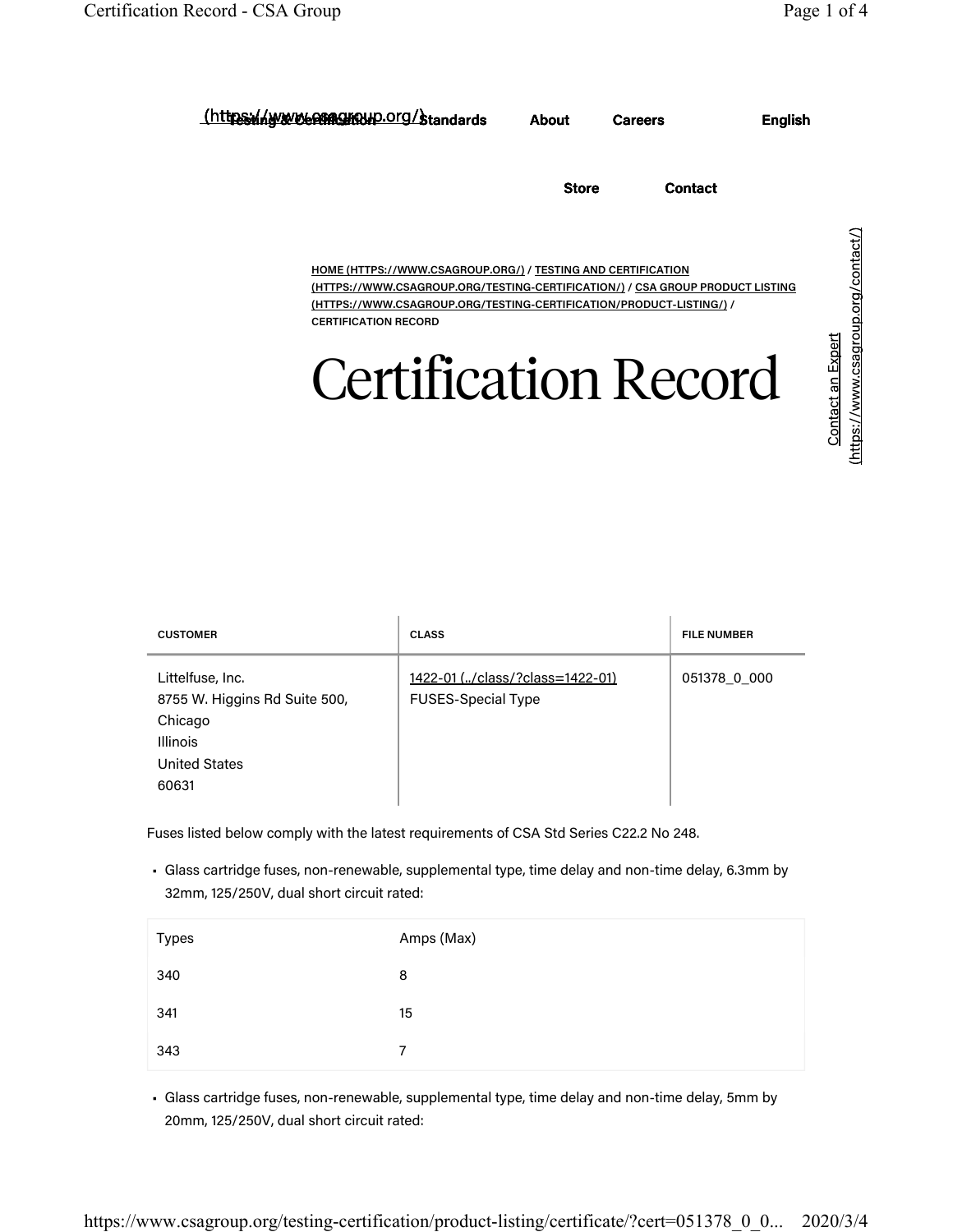(https://www.csagroup.org/contact/)

**Contact an Expert** 

| Types | Amps (Max) |
|-------|------------|
| 198   | 3.5        |
| 197   | 3.5        |

• Microfuses, non-renewable, supplemental type, non-time delay, with pigtail leads, 125V, IC, 50A at 125V ac.

| <b>Types</b> | Amps (Max) |
|--------------|------------|
| 274          | 10         |
| 275          | 10         |
| 303, 19303   | 5          |
| 303K, 19303K | 5          |

• Microfuses, non-renewable, supplemental type, non-time delay, with pigtail leads, 125/250V, IC, 50A at 125V ac and 250V ac.

| Types | Amps (Max) |
|-------|------------|
| 373   | 6.3        |
| 374   | 6.3        |

Notes:

- 1. The interrupting ratings for cartridge fuses with dual short circuit rating are: 10,000A at 125V ac for all ampere ratings; 35A at 250V ac for fuses up to 1A; 100A at 250V ac for fuses over 1A up to 3.5A; 200A at 250V ac for fuses over 3.5A up to 10A; 750A at 250V ac for fuses over 10A up to 15A.
- 2. These fuses are Certified for use with other electrical equipment where the acceptability of the combination has to be determined by CSA International.
- 3. For all types the Prefix 19 is optional.

/ld

**Contact an Expert**

## We're always here to help. Let's talk.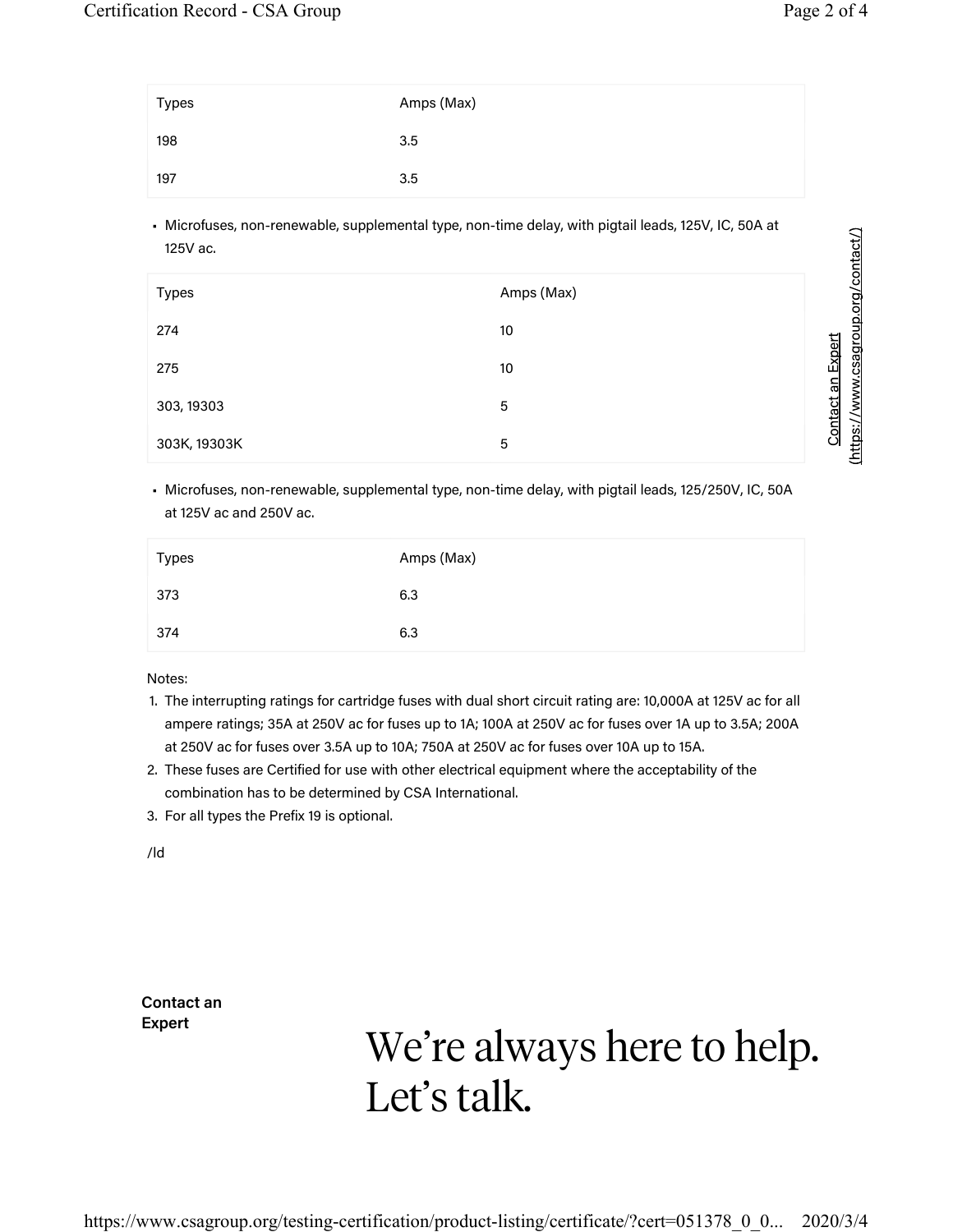We're here to answer your questions and help you get started right away. Call or send us a message anytime.



© 2020 CSA Group (https://www.csagroup.org) Legal (https://www.csagroup.org/legal/)

Privacy Policy (https://www.csagroup.org/legal/privacy-policy/)